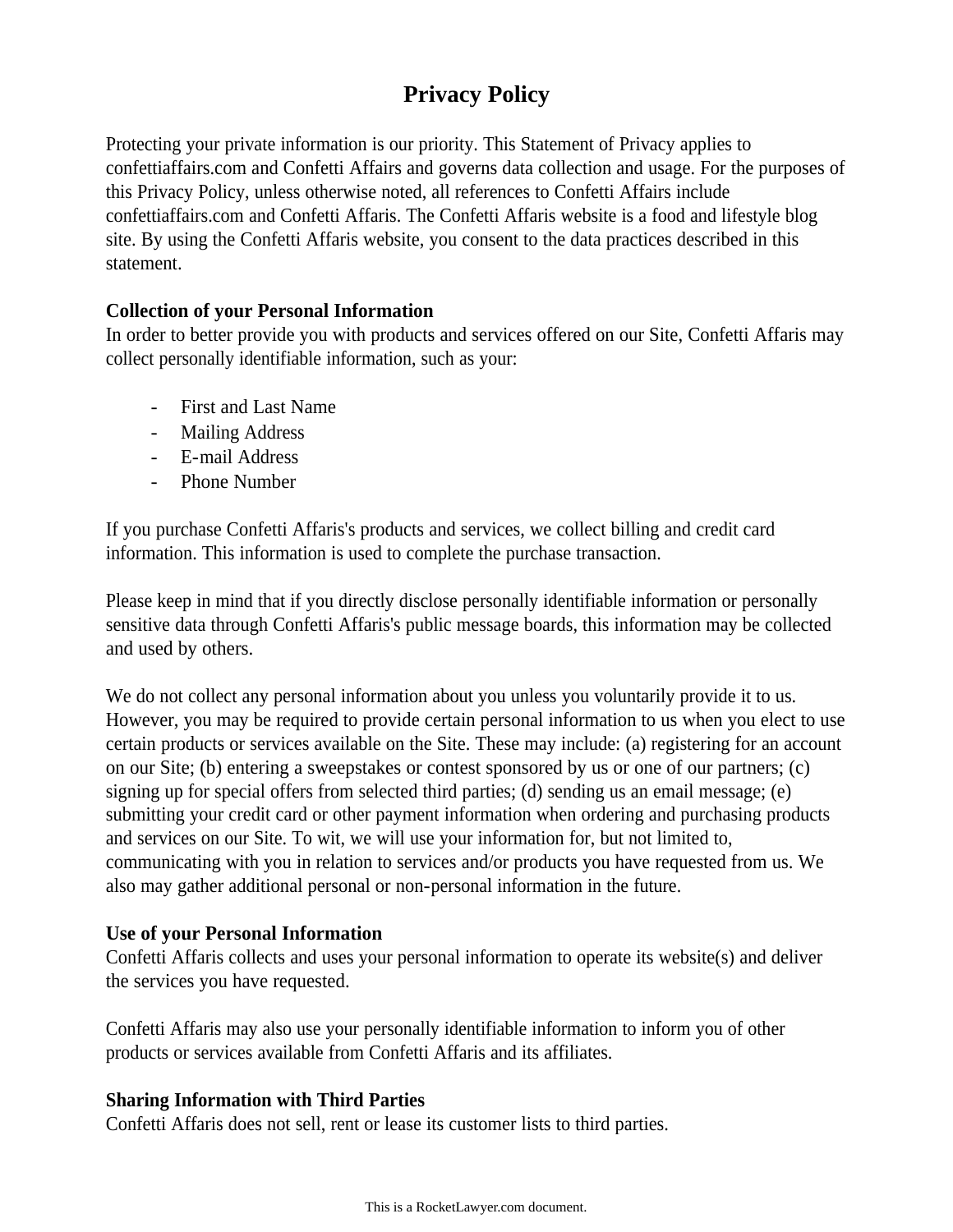Confetti Affaris may, from time to time, contact you on behalf of external business partners about a particular offering that may be of interest to you. In those cases, your unique personally identifiable information (e-mail, name, address, telephone number) is transferred to the third party. Confetti Affaris may share data with trusted partners to help perform statistical analysis, send you email or postal mail, provide customer support, or arrange for deliveries. All such third parties are prohibited from using your personal information except to provide these services to Confetti Affaris, and they are required to maintain the confidentiality of your information.

Confetti Affaris may disclose your personal information, without notice, if required to do so by law or in the good faith belief that such action is necessary to: (a) conform to the edicts of the law or comply with legal process served on Confetti Affaris or the site; (b) protect and defend the rights or property of Confetti Affaris; and/or (c) act under exigent circumstances to protect the personal safety of users of Confetti Affaris, or the public.

## **Opt-Out of Disclosure of Personal Information to Third Parties**

In connection with any personal information we may disclose to a third party for a business purpose, you have the right to know:

The categories of personal information that we disclosed about you for a business purpose.

You have the right under the California Consumer Privacy Act of 2018 (CCPA) and certain other privacy and data protection laws, as applicable, to opt-out of the disclosure of your personal information. If you exercise your right to opt-out of the disclosure of your personal information, we will refrain from disclosing your personal information, unless you subsequently provide express authorization for the disclosure of your personal information. To opt-out of the disclosure of your personal information, visit this Web page confettiaffairs.com.

## **Tracking User Behavior**

Confetti Affaris may keep track of the websites and pages our users visit within Confetti Affaris, in order to determine what Confetti Affaris services are the most popular. This data is used to deliver customized content and advertising within Confetti Affaris to customers whose behavior indicates that they are interested in a particular subject area.

# **Automatically Collected Information**

Information about your computer hardware and software may be automatically collected by Confetti Affaris. This information can include: your IP address, browser type, domain names, access times and referring website addresses. This information is used for the operation of the service, to maintain quality of the service, and to provide general statistics regarding use of the Confetti Affaris website.

## **Use of Cookies**

The Confetti Affaris website may use "cookies" to help you personalize your online experience. A cookie is a text file that is placed on your hard disk by a web page server. Cookies cannot be used to run programs or deliver viruses to your computer. Cookies are uniquely assigned to you,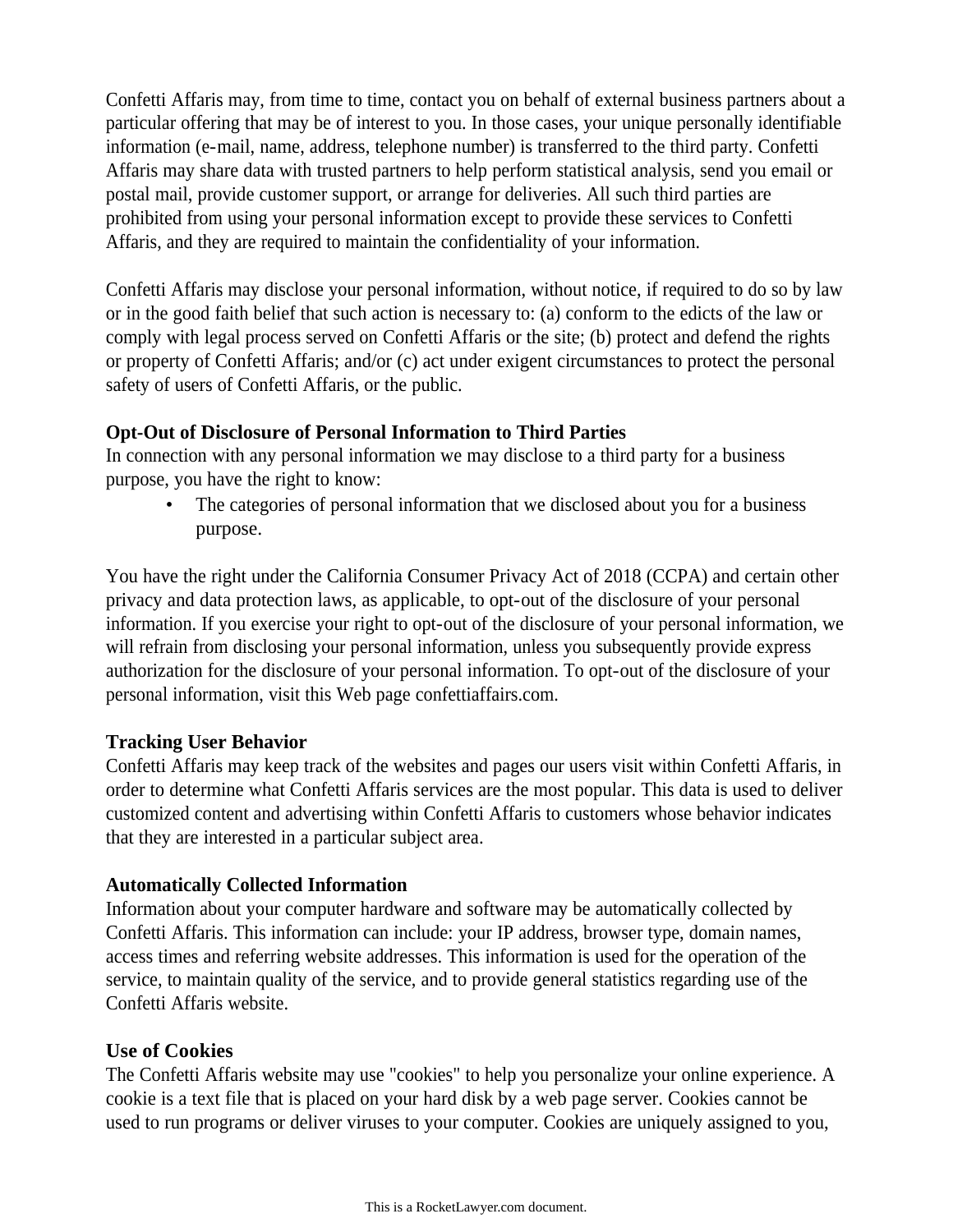and can only be read by a web server in the domain that issued the cookie to you.

One of the primary purposes of cookies is to provide a convenience feature to save you time. The purpose of a cookie is to tell the Web server that you have returned to a specific page. For example, if you personalize Confetti Affaris pages, or register with Confetti Affaris site or services, a cookie helps Confetti Affaris to recall your specific information on subsequent visits. This simplifies the process of recording your personal information, such as billing addresses, shipping addresses, and so on. When you return to the same Confetti Affaris website, the information you previously provided can be retrieved, so you can easily use the Confetti Affaris features that you customized.

You have the ability to accept or decline cookies. Most Web browsers automatically accept cookies, but you can usually modify your browser setting to decline cookies if you prefer. If you choose to decline cookies, you may not be able to fully experience the interactive features of the Confetti Affaris services or websites you visit.

#### **Links**

This website contains links to other sites. Please be aware that we are not responsible for the content or privacy practices of such other sites. We encourage our users to be aware when they leave our site and to read the privacy statements of any other site that collects personally identifiable information.

## **Security of your Personal Information**

Confetti Affaris secures your personal information from unauthorized access, use, or disclosure. Confetti Affaris uses the following methods for this purpose:

- SSL Protocol

When personal information (such as a credit card number) is transmitted to other websites, it is protected through the use of encryption, such as the Secure Sockets Layer (SSL) protocol.

We strive to take appropriate security measures to protect against unauthorized access to or alteration of your personal information. Unfortunately, no data transmission over the Internet or any wireless network can be guaranteed to be 100% secure. As a result, while we strive to protect your personal information, you acknowledge that: (a) there are security and privacy limitations inherent to the Internet which are beyond our control; and (b) security, integrity, and privacy of any and all information and data exchanged between you and us through this Site cannot be guaranteed.

## **Right to Deletion**

Subject to certain exceptions set out below, on receipt of a verifiable request from you, we will:

- Delete your personal information from our records; and
- Direct any service providers to delete your personal information from their records.

Please note that we may not be able to comply with requests to delete your personal information if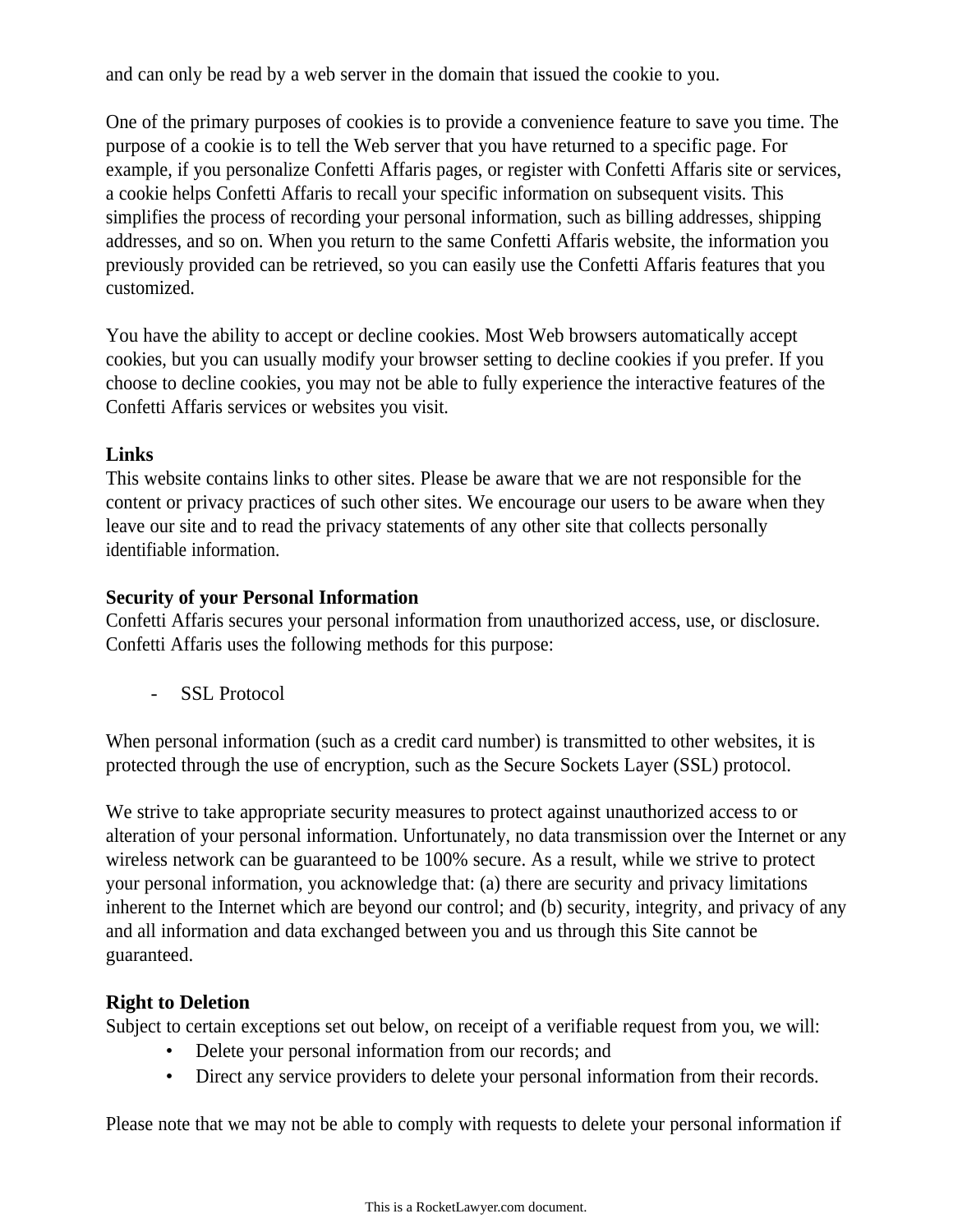#### it is necessary to:

- Complete the transaction for which the personal information was collected, fulfill the terms of a written warranty or product recall conducted in accordance with federal law, provide a good or service requested by you, or reasonably anticipated within the context of our ongoing business relationship with you, or otherwise perform a contract between you and us;
- Detect security incidents, protect against malicious, deceptive, fraudulent, or illegal activity; or prosecute those responsible for that activity;
- Debug to identify and repair errors that impair existing intended functionality;
- Exercise free speech, ensure the right of another consumer to exercise his or her right of free speech, or exercise another right provided for by law;
- Comply with the California Electronic Communications Privacy Act:
- Engage in public or peer-reviewed scientific, historical, or statistical research in the public interest that adheres to all other applicable ethics and privacy laws, when our deletion of the information is likely to render impossible or seriously impair the achievement of such research, provided we have obtained your informed consent;
- Enable solely internal uses that are reasonably aligned with your expectations based on your relationship with us;
- Comply with an existing legal obligation; or
- Otherwise use your personal information, internally, in a lawful manner that is compatible with the context in which you provided the information.

# **Children Under Thirteen**

Confetti Affaris does not knowingly collect personally identifiable information from children under the age of thirteen. If you are under the age of thirteen, you must ask your parent or guardian for permission to use this website.

## **Opt-Out & Unsubscribe from Third Party Communications**

We respect your privacy and give you an opportunity to opt-out of receiving announcements of certain information. Users may opt-out of receiving any or all communications from third-party partners of Confetti Affaris by contacting us here:

- Web page: confettiaffairs.com
- Email: confettiaffairs2020@gmail.com
- Phone: 903-235-3744

## **E-mail Communications**

From time to time, Confetti Affaris may contact you via email for the purpose of providing announcements, promotional offers, alerts, confirmations, surveys, and/or other general communication. In order to improve our Services, we may receive a notification when you open an email from Confetti Affaris or click on a link therein.

If you would like to stop receiving marketing or promotional communications via email from Confetti Affaris, you may opt out of such communications by Customers may unsubscribe from emails by clicking on the UNSUBSCRIBE button..